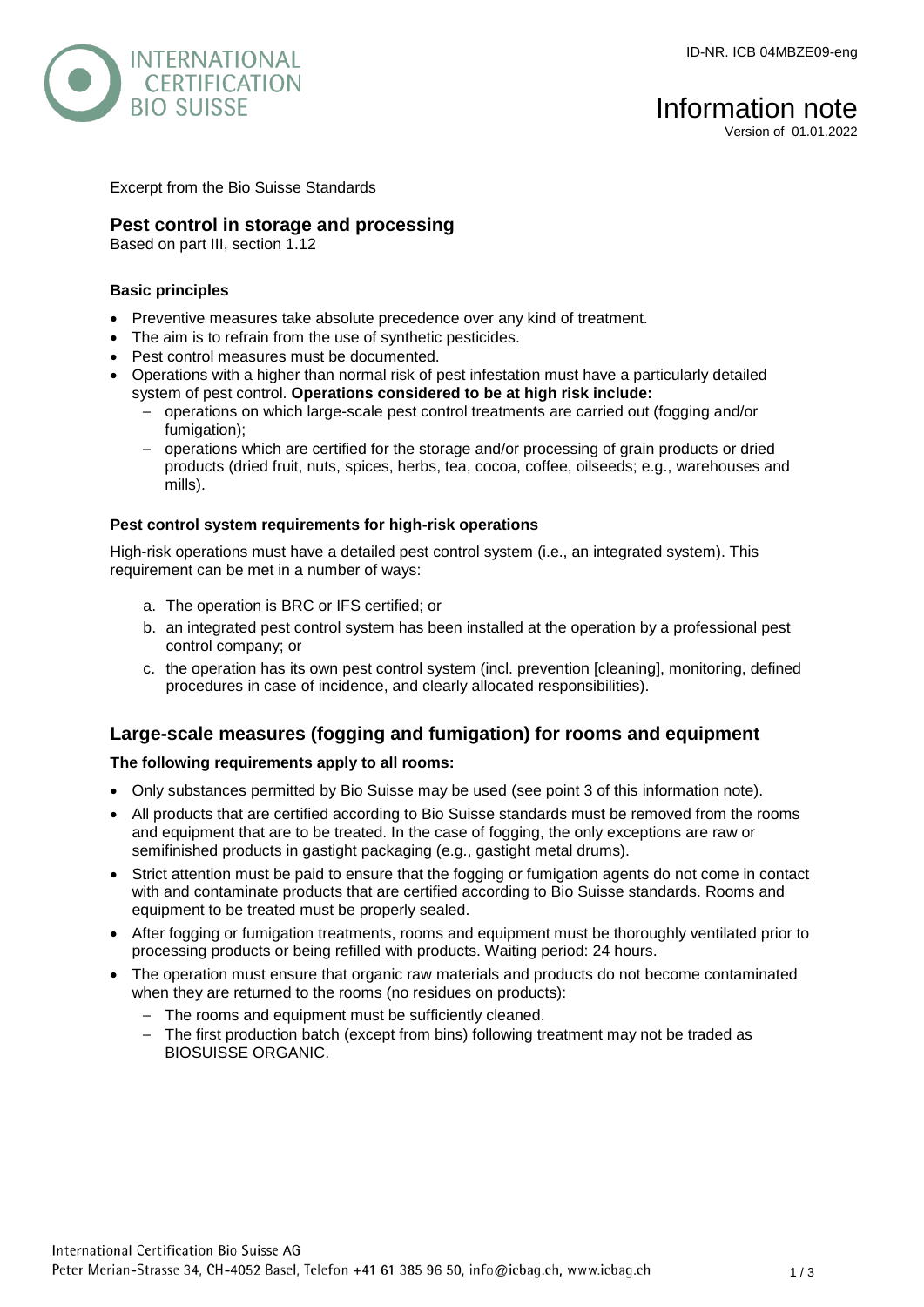

# **Appendix: Permitted substances andmeasures for pest control in storage and processing**

The following list was approved by the LCPT and is continuously updated to reflect current circumstances.

It does not apply to farming operations.

#### **1. Treating products that are certified according to Bio Suisse standards**

#### **The following are permitted:**

- physical/mechanical measures such as re-storage, cleaning, airing, sieving, removal (including by suction) from contaminated areas, bouncing, using pin mills, and electronic traps
- thermal processes such as deep-freezing products, heat treatments of rooms and equipment, etc.
- fumigation with inert gases such as CO2 and N2, including disinfestation treatments
- a low-oxygen atmosphere
- diatomaceous earth (silicon dioxide)
- using beneficial organisms

#### **2. Localized applications in rooms**

#### **2.1 Localized pest control using traps and bait**

The following are permitted:

- to control rodents: traps and stationary bait with rodenticides (not allowed: sticky traps, live traps);
- to control insects: insect traps and stationary bait stations (e.g., bait gel and roach gels);
- to control moths: pheromone-based mating disruptors, as long as this does not interfere with monitoring or the use of beneficial organisms.

#### **2.2 Localized applications of spray products / treatment of nooks**

Permitted substances in descending order of priority:

- natural pyrethrum without added piperonyl butoxide (sesame oil or another plant oil may be used as a synergist)
- natural pyrethrum with added piperonyl butoxide (as a synergist)
- synthetic pyrethroids such as deltamethrin, permethrin, cypermethrin, etc. and chlorpyrifos in the form of microcapsules. Only concentrated formulas that are added to water and sprayed using pump containers are permitted. Aerosol/spray cans are not permitted.

#### **3. Large-scale applications (fogging and fumigation)**

#### **3.1 Fogging**

The following agents are permitted for fogging empty spaces (in descending order of priority):

| <b>Active ingredient</b>                                                                                                             | <b>Waiting period</b>                     |
|--------------------------------------------------------------------------------------------------------------------------------------|-------------------------------------------|
| Natural pyrethrum without added piperonyl butoxide as a<br>synergist; Sesame oil or another plant oil may be used as<br>a synergist. | At least 24 hours with proper ventilation |
| Natural pyrethrum with added piperonyl butoxide (as a<br>synergist)                                                                  | At least 24 hours with proper ventilation |